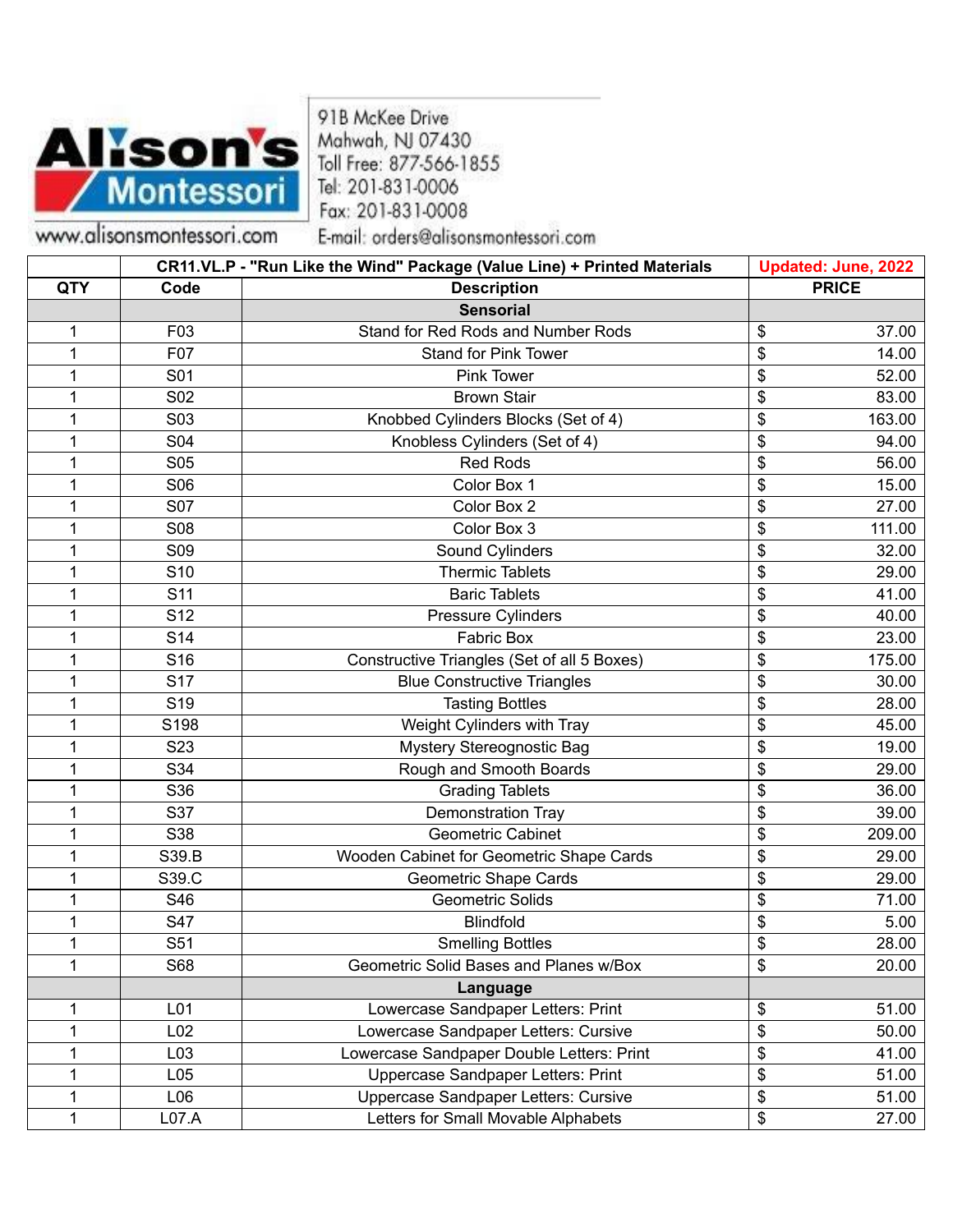| L <sub>09</sub><br>Large Movable Alphabets: Print<br>\$<br>76.00<br>1<br>L129<br>\$<br>Storage Tray for Pink Language Series<br>28.00<br>1<br>\$<br>1<br>L130<br>Storage Tray for Blue Language Series<br>28.00<br>Storage Tray for Green Language Series<br>1<br>L131<br>\$<br>28.00<br>\$<br>1<br>L167<br>Lowercase Print Tracing Board<br>46.00<br>Small Paper Box (14cm x 14cm)<br>\$<br>1<br>L <sub>19</sub><br>11.00<br>Introduction to Noun and Verb Solids<br>1<br>L24<br>\$<br>18.00<br>\$<br>1<br>L27.i<br>56.00<br>Insets for Metal Insets<br>\$<br>1<br>L27.S<br><b>Stands for Metal Insets</b><br>39.00<br>L <sub>28</sub><br>\$<br>21.00<br>1<br>Metal Inset Tray<br>\$<br>1<br><b>Colored Pencil Holders (Round)</b><br>L466<br>32.00<br><b>Printed Language Curriculum</b><br>Metal Insets Nomenclature Cards<br>L156<br>10.00<br>1<br>\$<br>\$<br>1<br>L212<br>Emotions<br>10.00<br>L213<br>Verbs: Actions<br>12.00<br>1<br>\$<br>A Day in a Child's Life<br>\$<br>11.00<br>1<br>L214<br>\$<br>Nouns: Things at School<br>1<br>L215<br>11.00<br><b>Facial Expressions</b><br>1<br>L216<br>\$<br>11.00<br>Nouns: Everyday Objects<br>\$<br>11.00<br>L219<br>1<br>Nouns: Food<br>\$<br>1<br>L220<br>13.00<br>Things That Go Together<br>1<br>L222<br>\$<br>10.00<br>Opposites/Adjectives<br>\$<br>1<br>L224<br>12.00<br>L225<br>Transportation<br>\$<br>15.00<br>1<br>Sorting and Classifying<br>L227<br>\$<br>12.00<br>1<br>Nouns: Children's Clothing<br>\$<br>15.00<br>L281<br>1<br>L284<br>Careers: People in My Neighborhood<br>\$<br>11.00<br>1<br><b>Adjective Picture Cards</b><br>\$<br>L303<br>11.00<br>Montessori Pink Language Series<br>\$<br>1<br>L39<br>65.00<br>\$<br>Montessori Blue Language Series<br>70.00<br>1<br>L <sub>40</sub><br>\$<br>Montessori Green Language Series<br>180.00<br>L41<br>Language Classification Cards<br>\$<br>35.00<br>L432<br>1<br>L433<br>\$<br>7.00<br>1<br>Whole to Part Matching Cards<br>1<br>L434<br>\$<br><b>Rhyming Labels</b><br>7.00<br>Picture to Silhouette Matching<br>L435<br>\$<br>10.00<br>1<br>\$<br>1<br>L436<br><b>Opposites Pictures and Labels</b><br>16.00<br>\$<br>1<br>L437<br>Picture to Outline Matching<br>10.00<br>\$<br>1<br>L438<br><b>Figure-Ground Matching Cards</b><br>10.00<br>\$<br>L439<br>Association Cards: Things That Go Together<br>10.00<br>1<br>\$<br>1<br>L440<br><b>Color Matching Labels</b><br>8.00<br>\$<br>1<br>L615<br>Rhyming Words Nomenclature Cards<br>11.00<br>\$<br>L63<br>Noun Cards Complete Set<br>30.00<br>1<br><b>Mathematics</b><br>\$<br>F03<br>Stand for Red Rods and Number Rods<br>37.00<br>1<br>\$<br>M01<br><b>Blue and Red Number Rods</b><br>59.00<br>1<br>M02<br>Sandpaper Numbers<br>\$<br>20.00<br>1<br><b>Cut-out Numerals with Counters</b><br>\$<br>1<br>M03<br>36.00<br>1<br>M04<br>\$<br>42.00<br>Spindle Box with 45 Spindles | 1 | L07.B | Box for Small Movable Alphabets | \$<br>27.00 |
|-----------------------------------------------------------------------------------------------------------------------------------------------------------------------------------------------------------------------------------------------------------------------------------------------------------------------------------------------------------------------------------------------------------------------------------------------------------------------------------------------------------------------------------------------------------------------------------------------------------------------------------------------------------------------------------------------------------------------------------------------------------------------------------------------------------------------------------------------------------------------------------------------------------------------------------------------------------------------------------------------------------------------------------------------------------------------------------------------------------------------------------------------------------------------------------------------------------------------------------------------------------------------------------------------------------------------------------------------------------------------------------------------------------------------------------------------------------------------------------------------------------------------------------------------------------------------------------------------------------------------------------------------------------------------------------------------------------------------------------------------------------------------------------------------------------------------------------------------------------------------------------------------------------------------------------------------------------------------------------------------------------------------------------------------------------------------------------------------------------------------------------------------------------------------------------------------------------------------------------------------------------------------------------------------------------------------------------------------------------------------------------------------------------------------------------------------------------------------------------------------------------------------------------------------------------------------------------------------------------------------------------------------------------------------------------------------------------------------------------------------------------------------------------------------------------------------------------------------------------------------------|---|-------|---------------------------------|-------------|
|                                                                                                                                                                                                                                                                                                                                                                                                                                                                                                                                                                                                                                                                                                                                                                                                                                                                                                                                                                                                                                                                                                                                                                                                                                                                                                                                                                                                                                                                                                                                                                                                                                                                                                                                                                                                                                                                                                                                                                                                                                                                                                                                                                                                                                                                                                                                                                                                                                                                                                                                                                                                                                                                                                                                                                                                                                                                             |   |       |                                 |             |
|                                                                                                                                                                                                                                                                                                                                                                                                                                                                                                                                                                                                                                                                                                                                                                                                                                                                                                                                                                                                                                                                                                                                                                                                                                                                                                                                                                                                                                                                                                                                                                                                                                                                                                                                                                                                                                                                                                                                                                                                                                                                                                                                                                                                                                                                                                                                                                                                                                                                                                                                                                                                                                                                                                                                                                                                                                                                             |   |       |                                 |             |
|                                                                                                                                                                                                                                                                                                                                                                                                                                                                                                                                                                                                                                                                                                                                                                                                                                                                                                                                                                                                                                                                                                                                                                                                                                                                                                                                                                                                                                                                                                                                                                                                                                                                                                                                                                                                                                                                                                                                                                                                                                                                                                                                                                                                                                                                                                                                                                                                                                                                                                                                                                                                                                                                                                                                                                                                                                                                             |   |       |                                 |             |
|                                                                                                                                                                                                                                                                                                                                                                                                                                                                                                                                                                                                                                                                                                                                                                                                                                                                                                                                                                                                                                                                                                                                                                                                                                                                                                                                                                                                                                                                                                                                                                                                                                                                                                                                                                                                                                                                                                                                                                                                                                                                                                                                                                                                                                                                                                                                                                                                                                                                                                                                                                                                                                                                                                                                                                                                                                                                             |   |       |                                 |             |
|                                                                                                                                                                                                                                                                                                                                                                                                                                                                                                                                                                                                                                                                                                                                                                                                                                                                                                                                                                                                                                                                                                                                                                                                                                                                                                                                                                                                                                                                                                                                                                                                                                                                                                                                                                                                                                                                                                                                                                                                                                                                                                                                                                                                                                                                                                                                                                                                                                                                                                                                                                                                                                                                                                                                                                                                                                                                             |   |       |                                 |             |
|                                                                                                                                                                                                                                                                                                                                                                                                                                                                                                                                                                                                                                                                                                                                                                                                                                                                                                                                                                                                                                                                                                                                                                                                                                                                                                                                                                                                                                                                                                                                                                                                                                                                                                                                                                                                                                                                                                                                                                                                                                                                                                                                                                                                                                                                                                                                                                                                                                                                                                                                                                                                                                                                                                                                                                                                                                                                             |   |       |                                 |             |
|                                                                                                                                                                                                                                                                                                                                                                                                                                                                                                                                                                                                                                                                                                                                                                                                                                                                                                                                                                                                                                                                                                                                                                                                                                                                                                                                                                                                                                                                                                                                                                                                                                                                                                                                                                                                                                                                                                                                                                                                                                                                                                                                                                                                                                                                                                                                                                                                                                                                                                                                                                                                                                                                                                                                                                                                                                                                             |   |       |                                 |             |
|                                                                                                                                                                                                                                                                                                                                                                                                                                                                                                                                                                                                                                                                                                                                                                                                                                                                                                                                                                                                                                                                                                                                                                                                                                                                                                                                                                                                                                                                                                                                                                                                                                                                                                                                                                                                                                                                                                                                                                                                                                                                                                                                                                                                                                                                                                                                                                                                                                                                                                                                                                                                                                                                                                                                                                                                                                                                             |   |       |                                 |             |
|                                                                                                                                                                                                                                                                                                                                                                                                                                                                                                                                                                                                                                                                                                                                                                                                                                                                                                                                                                                                                                                                                                                                                                                                                                                                                                                                                                                                                                                                                                                                                                                                                                                                                                                                                                                                                                                                                                                                                                                                                                                                                                                                                                                                                                                                                                                                                                                                                                                                                                                                                                                                                                                                                                                                                                                                                                                                             |   |       |                                 |             |
|                                                                                                                                                                                                                                                                                                                                                                                                                                                                                                                                                                                                                                                                                                                                                                                                                                                                                                                                                                                                                                                                                                                                                                                                                                                                                                                                                                                                                                                                                                                                                                                                                                                                                                                                                                                                                                                                                                                                                                                                                                                                                                                                                                                                                                                                                                                                                                                                                                                                                                                                                                                                                                                                                                                                                                                                                                                                             |   |       |                                 |             |
|                                                                                                                                                                                                                                                                                                                                                                                                                                                                                                                                                                                                                                                                                                                                                                                                                                                                                                                                                                                                                                                                                                                                                                                                                                                                                                                                                                                                                                                                                                                                                                                                                                                                                                                                                                                                                                                                                                                                                                                                                                                                                                                                                                                                                                                                                                                                                                                                                                                                                                                                                                                                                                                                                                                                                                                                                                                                             |   |       |                                 |             |
|                                                                                                                                                                                                                                                                                                                                                                                                                                                                                                                                                                                                                                                                                                                                                                                                                                                                                                                                                                                                                                                                                                                                                                                                                                                                                                                                                                                                                                                                                                                                                                                                                                                                                                                                                                                                                                                                                                                                                                                                                                                                                                                                                                                                                                                                                                                                                                                                                                                                                                                                                                                                                                                                                                                                                                                                                                                                             |   |       |                                 |             |
|                                                                                                                                                                                                                                                                                                                                                                                                                                                                                                                                                                                                                                                                                                                                                                                                                                                                                                                                                                                                                                                                                                                                                                                                                                                                                                                                                                                                                                                                                                                                                                                                                                                                                                                                                                                                                                                                                                                                                                                                                                                                                                                                                                                                                                                                                                                                                                                                                                                                                                                                                                                                                                                                                                                                                                                                                                                                             |   |       |                                 |             |
|                                                                                                                                                                                                                                                                                                                                                                                                                                                                                                                                                                                                                                                                                                                                                                                                                                                                                                                                                                                                                                                                                                                                                                                                                                                                                                                                                                                                                                                                                                                                                                                                                                                                                                                                                                                                                                                                                                                                                                                                                                                                                                                                                                                                                                                                                                                                                                                                                                                                                                                                                                                                                                                                                                                                                                                                                                                                             |   |       |                                 |             |
|                                                                                                                                                                                                                                                                                                                                                                                                                                                                                                                                                                                                                                                                                                                                                                                                                                                                                                                                                                                                                                                                                                                                                                                                                                                                                                                                                                                                                                                                                                                                                                                                                                                                                                                                                                                                                                                                                                                                                                                                                                                                                                                                                                                                                                                                                                                                                                                                                                                                                                                                                                                                                                                                                                                                                                                                                                                                             |   |       |                                 |             |
|                                                                                                                                                                                                                                                                                                                                                                                                                                                                                                                                                                                                                                                                                                                                                                                                                                                                                                                                                                                                                                                                                                                                                                                                                                                                                                                                                                                                                                                                                                                                                                                                                                                                                                                                                                                                                                                                                                                                                                                                                                                                                                                                                                                                                                                                                                                                                                                                                                                                                                                                                                                                                                                                                                                                                                                                                                                                             |   |       |                                 |             |
|                                                                                                                                                                                                                                                                                                                                                                                                                                                                                                                                                                                                                                                                                                                                                                                                                                                                                                                                                                                                                                                                                                                                                                                                                                                                                                                                                                                                                                                                                                                                                                                                                                                                                                                                                                                                                                                                                                                                                                                                                                                                                                                                                                                                                                                                                                                                                                                                                                                                                                                                                                                                                                                                                                                                                                                                                                                                             |   |       |                                 |             |
|                                                                                                                                                                                                                                                                                                                                                                                                                                                                                                                                                                                                                                                                                                                                                                                                                                                                                                                                                                                                                                                                                                                                                                                                                                                                                                                                                                                                                                                                                                                                                                                                                                                                                                                                                                                                                                                                                                                                                                                                                                                                                                                                                                                                                                                                                                                                                                                                                                                                                                                                                                                                                                                                                                                                                                                                                                                                             |   |       |                                 |             |
|                                                                                                                                                                                                                                                                                                                                                                                                                                                                                                                                                                                                                                                                                                                                                                                                                                                                                                                                                                                                                                                                                                                                                                                                                                                                                                                                                                                                                                                                                                                                                                                                                                                                                                                                                                                                                                                                                                                                                                                                                                                                                                                                                                                                                                                                                                                                                                                                                                                                                                                                                                                                                                                                                                                                                                                                                                                                             |   |       |                                 |             |
|                                                                                                                                                                                                                                                                                                                                                                                                                                                                                                                                                                                                                                                                                                                                                                                                                                                                                                                                                                                                                                                                                                                                                                                                                                                                                                                                                                                                                                                                                                                                                                                                                                                                                                                                                                                                                                                                                                                                                                                                                                                                                                                                                                                                                                                                                                                                                                                                                                                                                                                                                                                                                                                                                                                                                                                                                                                                             |   |       |                                 |             |
|                                                                                                                                                                                                                                                                                                                                                                                                                                                                                                                                                                                                                                                                                                                                                                                                                                                                                                                                                                                                                                                                                                                                                                                                                                                                                                                                                                                                                                                                                                                                                                                                                                                                                                                                                                                                                                                                                                                                                                                                                                                                                                                                                                                                                                                                                                                                                                                                                                                                                                                                                                                                                                                                                                                                                                                                                                                                             |   |       |                                 |             |
|                                                                                                                                                                                                                                                                                                                                                                                                                                                                                                                                                                                                                                                                                                                                                                                                                                                                                                                                                                                                                                                                                                                                                                                                                                                                                                                                                                                                                                                                                                                                                                                                                                                                                                                                                                                                                                                                                                                                                                                                                                                                                                                                                                                                                                                                                                                                                                                                                                                                                                                                                                                                                                                                                                                                                                                                                                                                             |   |       |                                 |             |
|                                                                                                                                                                                                                                                                                                                                                                                                                                                                                                                                                                                                                                                                                                                                                                                                                                                                                                                                                                                                                                                                                                                                                                                                                                                                                                                                                                                                                                                                                                                                                                                                                                                                                                                                                                                                                                                                                                                                                                                                                                                                                                                                                                                                                                                                                                                                                                                                                                                                                                                                                                                                                                                                                                                                                                                                                                                                             |   |       |                                 |             |
|                                                                                                                                                                                                                                                                                                                                                                                                                                                                                                                                                                                                                                                                                                                                                                                                                                                                                                                                                                                                                                                                                                                                                                                                                                                                                                                                                                                                                                                                                                                                                                                                                                                                                                                                                                                                                                                                                                                                                                                                                                                                                                                                                                                                                                                                                                                                                                                                                                                                                                                                                                                                                                                                                                                                                                                                                                                                             |   |       |                                 |             |
|                                                                                                                                                                                                                                                                                                                                                                                                                                                                                                                                                                                                                                                                                                                                                                                                                                                                                                                                                                                                                                                                                                                                                                                                                                                                                                                                                                                                                                                                                                                                                                                                                                                                                                                                                                                                                                                                                                                                                                                                                                                                                                                                                                                                                                                                                                                                                                                                                                                                                                                                                                                                                                                                                                                                                                                                                                                                             |   |       |                                 |             |
|                                                                                                                                                                                                                                                                                                                                                                                                                                                                                                                                                                                                                                                                                                                                                                                                                                                                                                                                                                                                                                                                                                                                                                                                                                                                                                                                                                                                                                                                                                                                                                                                                                                                                                                                                                                                                                                                                                                                                                                                                                                                                                                                                                                                                                                                                                                                                                                                                                                                                                                                                                                                                                                                                                                                                                                                                                                                             |   |       |                                 |             |
|                                                                                                                                                                                                                                                                                                                                                                                                                                                                                                                                                                                                                                                                                                                                                                                                                                                                                                                                                                                                                                                                                                                                                                                                                                                                                                                                                                                                                                                                                                                                                                                                                                                                                                                                                                                                                                                                                                                                                                                                                                                                                                                                                                                                                                                                                                                                                                                                                                                                                                                                                                                                                                                                                                                                                                                                                                                                             |   |       |                                 |             |
|                                                                                                                                                                                                                                                                                                                                                                                                                                                                                                                                                                                                                                                                                                                                                                                                                                                                                                                                                                                                                                                                                                                                                                                                                                                                                                                                                                                                                                                                                                                                                                                                                                                                                                                                                                                                                                                                                                                                                                                                                                                                                                                                                                                                                                                                                                                                                                                                                                                                                                                                                                                                                                                                                                                                                                                                                                                                             |   |       |                                 |             |
|                                                                                                                                                                                                                                                                                                                                                                                                                                                                                                                                                                                                                                                                                                                                                                                                                                                                                                                                                                                                                                                                                                                                                                                                                                                                                                                                                                                                                                                                                                                                                                                                                                                                                                                                                                                                                                                                                                                                                                                                                                                                                                                                                                                                                                                                                                                                                                                                                                                                                                                                                                                                                                                                                                                                                                                                                                                                             |   |       |                                 |             |
|                                                                                                                                                                                                                                                                                                                                                                                                                                                                                                                                                                                                                                                                                                                                                                                                                                                                                                                                                                                                                                                                                                                                                                                                                                                                                                                                                                                                                                                                                                                                                                                                                                                                                                                                                                                                                                                                                                                                                                                                                                                                                                                                                                                                                                                                                                                                                                                                                                                                                                                                                                                                                                                                                                                                                                                                                                                                             |   |       |                                 |             |
|                                                                                                                                                                                                                                                                                                                                                                                                                                                                                                                                                                                                                                                                                                                                                                                                                                                                                                                                                                                                                                                                                                                                                                                                                                                                                                                                                                                                                                                                                                                                                                                                                                                                                                                                                                                                                                                                                                                                                                                                                                                                                                                                                                                                                                                                                                                                                                                                                                                                                                                                                                                                                                                                                                                                                                                                                                                                             |   |       |                                 |             |
|                                                                                                                                                                                                                                                                                                                                                                                                                                                                                                                                                                                                                                                                                                                                                                                                                                                                                                                                                                                                                                                                                                                                                                                                                                                                                                                                                                                                                                                                                                                                                                                                                                                                                                                                                                                                                                                                                                                                                                                                                                                                                                                                                                                                                                                                                                                                                                                                                                                                                                                                                                                                                                                                                                                                                                                                                                                                             |   |       |                                 |             |
|                                                                                                                                                                                                                                                                                                                                                                                                                                                                                                                                                                                                                                                                                                                                                                                                                                                                                                                                                                                                                                                                                                                                                                                                                                                                                                                                                                                                                                                                                                                                                                                                                                                                                                                                                                                                                                                                                                                                                                                                                                                                                                                                                                                                                                                                                                                                                                                                                                                                                                                                                                                                                                                                                                                                                                                                                                                                             |   |       |                                 |             |
|                                                                                                                                                                                                                                                                                                                                                                                                                                                                                                                                                                                                                                                                                                                                                                                                                                                                                                                                                                                                                                                                                                                                                                                                                                                                                                                                                                                                                                                                                                                                                                                                                                                                                                                                                                                                                                                                                                                                                                                                                                                                                                                                                                                                                                                                                                                                                                                                                                                                                                                                                                                                                                                                                                                                                                                                                                                                             |   |       |                                 |             |
|                                                                                                                                                                                                                                                                                                                                                                                                                                                                                                                                                                                                                                                                                                                                                                                                                                                                                                                                                                                                                                                                                                                                                                                                                                                                                                                                                                                                                                                                                                                                                                                                                                                                                                                                                                                                                                                                                                                                                                                                                                                                                                                                                                                                                                                                                                                                                                                                                                                                                                                                                                                                                                                                                                                                                                                                                                                                             |   |       |                                 |             |
|                                                                                                                                                                                                                                                                                                                                                                                                                                                                                                                                                                                                                                                                                                                                                                                                                                                                                                                                                                                                                                                                                                                                                                                                                                                                                                                                                                                                                                                                                                                                                                                                                                                                                                                                                                                                                                                                                                                                                                                                                                                                                                                                                                                                                                                                                                                                                                                                                                                                                                                                                                                                                                                                                                                                                                                                                                                                             |   |       |                                 |             |
|                                                                                                                                                                                                                                                                                                                                                                                                                                                                                                                                                                                                                                                                                                                                                                                                                                                                                                                                                                                                                                                                                                                                                                                                                                                                                                                                                                                                                                                                                                                                                                                                                                                                                                                                                                                                                                                                                                                                                                                                                                                                                                                                                                                                                                                                                                                                                                                                                                                                                                                                                                                                                                                                                                                                                                                                                                                                             |   |       |                                 |             |
|                                                                                                                                                                                                                                                                                                                                                                                                                                                                                                                                                                                                                                                                                                                                                                                                                                                                                                                                                                                                                                                                                                                                                                                                                                                                                                                                                                                                                                                                                                                                                                                                                                                                                                                                                                                                                                                                                                                                                                                                                                                                                                                                                                                                                                                                                                                                                                                                                                                                                                                                                                                                                                                                                                                                                                                                                                                                             |   |       |                                 |             |
|                                                                                                                                                                                                                                                                                                                                                                                                                                                                                                                                                                                                                                                                                                                                                                                                                                                                                                                                                                                                                                                                                                                                                                                                                                                                                                                                                                                                                                                                                                                                                                                                                                                                                                                                                                                                                                                                                                                                                                                                                                                                                                                                                                                                                                                                                                                                                                                                                                                                                                                                                                                                                                                                                                                                                                                                                                                                             |   |       |                                 |             |
|                                                                                                                                                                                                                                                                                                                                                                                                                                                                                                                                                                                                                                                                                                                                                                                                                                                                                                                                                                                                                                                                                                                                                                                                                                                                                                                                                                                                                                                                                                                                                                                                                                                                                                                                                                                                                                                                                                                                                                                                                                                                                                                                                                                                                                                                                                                                                                                                                                                                                                                                                                                                                                                                                                                                                                                                                                                                             |   |       |                                 |             |
|                                                                                                                                                                                                                                                                                                                                                                                                                                                                                                                                                                                                                                                                                                                                                                                                                                                                                                                                                                                                                                                                                                                                                                                                                                                                                                                                                                                                                                                                                                                                                                                                                                                                                                                                                                                                                                                                                                                                                                                                                                                                                                                                                                                                                                                                                                                                                                                                                                                                                                                                                                                                                                                                                                                                                                                                                                                                             |   |       |                                 |             |
|                                                                                                                                                                                                                                                                                                                                                                                                                                                                                                                                                                                                                                                                                                                                                                                                                                                                                                                                                                                                                                                                                                                                                                                                                                                                                                                                                                                                                                                                                                                                                                                                                                                                                                                                                                                                                                                                                                                                                                                                                                                                                                                                                                                                                                                                                                                                                                                                                                                                                                                                                                                                                                                                                                                                                                                                                                                                             |   |       |                                 |             |
|                                                                                                                                                                                                                                                                                                                                                                                                                                                                                                                                                                                                                                                                                                                                                                                                                                                                                                                                                                                                                                                                                                                                                                                                                                                                                                                                                                                                                                                                                                                                                                                                                                                                                                                                                                                                                                                                                                                                                                                                                                                                                                                                                                                                                                                                                                                                                                                                                                                                                                                                                                                                                                                                                                                                                                                                                                                                             |   |       |                                 |             |
|                                                                                                                                                                                                                                                                                                                                                                                                                                                                                                                                                                                                                                                                                                                                                                                                                                                                                                                                                                                                                                                                                                                                                                                                                                                                                                                                                                                                                                                                                                                                                                                                                                                                                                                                                                                                                                                                                                                                                                                                                                                                                                                                                                                                                                                                                                                                                                                                                                                                                                                                                                                                                                                                                                                                                                                                                                                                             |   |       |                                 |             |
|                                                                                                                                                                                                                                                                                                                                                                                                                                                                                                                                                                                                                                                                                                                                                                                                                                                                                                                                                                                                                                                                                                                                                                                                                                                                                                                                                                                                                                                                                                                                                                                                                                                                                                                                                                                                                                                                                                                                                                                                                                                                                                                                                                                                                                                                                                                                                                                                                                                                                                                                                                                                                                                                                                                                                                                                                                                                             |   |       |                                 |             |
|                                                                                                                                                                                                                                                                                                                                                                                                                                                                                                                                                                                                                                                                                                                                                                                                                                                                                                                                                                                                                                                                                                                                                                                                                                                                                                                                                                                                                                                                                                                                                                                                                                                                                                                                                                                                                                                                                                                                                                                                                                                                                                                                                                                                                                                                                                                                                                                                                                                                                                                                                                                                                                                                                                                                                                                                                                                                             |   |       |                                 |             |
|                                                                                                                                                                                                                                                                                                                                                                                                                                                                                                                                                                                                                                                                                                                                                                                                                                                                                                                                                                                                                                                                                                                                                                                                                                                                                                                                                                                                                                                                                                                                                                                                                                                                                                                                                                                                                                                                                                                                                                                                                                                                                                                                                                                                                                                                                                                                                                                                                                                                                                                                                                                                                                                                                                                                                                                                                                                                             |   |       |                                 |             |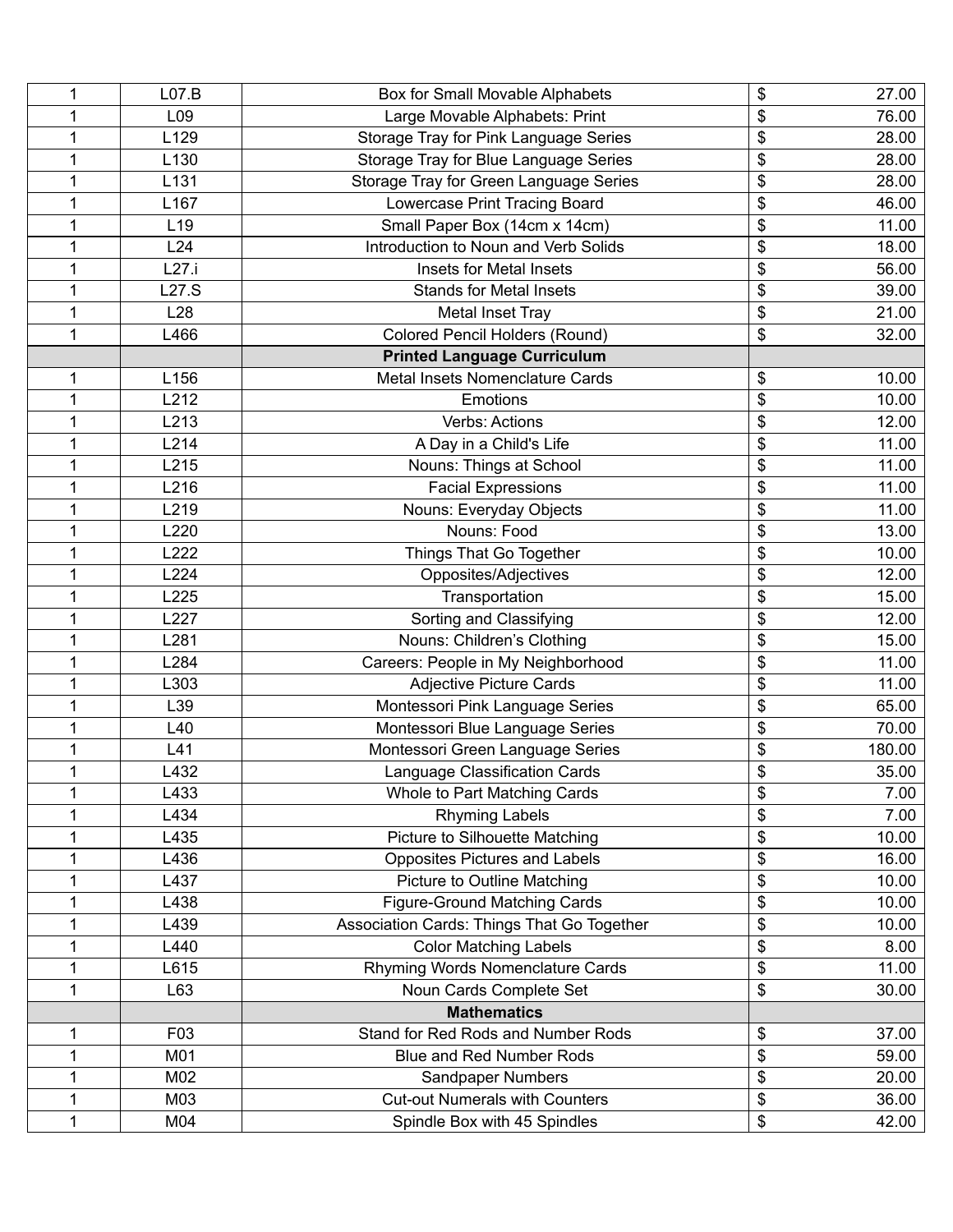| <b>Binomial Cube</b><br>M06<br>53.00<br>\$<br>\$<br>M07<br><b>Trinomial Cube</b><br>76.00<br>Power of Two Cube<br>\$<br>1<br>M08<br>48.00<br>Printed Arrows for Complete Bead Material<br>61.00<br>1<br>M104<br>\$<br>\$<br>1<br>M105<br>Large Wooden Number Cards (1-9000)<br>32.00<br>\$<br>1<br>M11<br><b>Teen Boards</b><br>42.00<br>M12<br><b>Tens Boards</b><br>\$<br>42.00<br>1<br>\$<br>M13<br><b>Hundred Board</b><br>36.00<br>M14<br><b>Addition Strip Board</b><br>\$<br>31.00<br>\$<br>1<br>M15<br><b>Subtraction Strip Board</b><br>31.00<br>\$<br><b>Multiplication Board</b><br>M16<br>21.00<br>M17<br><b>Division Board</b><br>23.00<br>\$<br>Decanomial Bead Box (55 in a box) (7MM)<br>\$<br>118.00<br>M26<br>1<br>\$<br>M28<br>Stamp Game<br>41.00<br>M29<br>Large Fraction Skittles (1/1 - 1/4)<br>79.00<br>1<br>\$<br><b>Addition Snake Game</b><br>\$<br>48.00<br>1<br>M32<br>\$<br>1<br>M33<br><b>Subtraction Snake Game</b><br>57.00<br>1<br>M39<br>\$<br>18.00<br>Tens Beads Box<br><b>Teen Beads Box</b><br>\$<br>18.00<br>M40<br>1<br>\$<br>4<br>Nine Wooden Thousand Cubes<br>136.00<br>M44<br>\$<br>22.00<br>1<br>M53<br>Small Wooden Numbers (1-9000)<br><b>Insets for Metal Fraction Circles</b><br>\$<br>132.00<br>1<br>M55.i<br>M55.S<br><b>Stand for Metal Fraction Circles</b><br>\$<br>1<br>53.00<br>\$<br>M64<br>Small Bead Frame<br>29.00<br>\$<br>30.00<br>M65<br>Large Bead Frame<br>1<br>\$<br>30.00<br>M66<br>Teen Bead Hanger<br><b>Color Bead Stair Hanger</b><br>\$<br>M67<br>27.00<br><b>Bead Material for Bead Cabinet</b><br>\$<br>1<br>M72<br>168.00<br>\$<br>262.00<br>M73<br><b>Bead Cabinet</b><br>1<br>Golden Bead Material (8 mm Individual Acrylic Beads, Plastic Cards)<br>\$<br>396.00<br>M92<br><b>PM14.C</b><br>Introduction to Decimal Quantity Tray Only (PQ)<br>\$<br>45.00<br>1<br><b>PM14.D</b><br>Introduction to Decimal Quantity (Beads Only) (PQ)<br>\$<br>51.00<br>1<br>1<br><b>PM20.A</b><br>Introduction to Decimal System (Exchange Game) (Premium Quality)<br>\$<br>161.00<br><b>Printed Math Curriculum</b><br>\$<br>M11.A<br>Teen Boards & Beads Activities (10-19)<br>8.00<br>1<br>\$<br>1<br>M115.A<br><b>Extension to Short Bead Stair Chart</b><br>8.00<br>M115.B<br>\$<br>12.00<br>1<br>Short Bead Stair Combination Activity Set-1<br>M115.C<br>\$<br>Short Bead Stair Combination Activity Set-2<br>10.00<br>1<br>M12.A<br>\$<br>1<br>Tens Boards & Beads Activities (20-29)<br>8.00<br>\$<br>M12.B<br>Tens Boards & Beads Activities (30-39)<br>8.00<br>M12.C<br>\$<br>Tens Boards & Beads Activities (40-49)<br>8.00<br>1<br>M12.D<br>1<br>Tens Boards & Beads Activities (50-59)<br>\$<br>8.00<br>\$<br>1<br>M12.E<br>Tens Boards & Beads Activities (60-69)<br>8.00<br>\$<br>1<br>M12.F<br>Tens Boards & Beads Activities (70-79)<br>8.00<br>M12.G<br>Tens Boards & Beads Activities (80-89)<br>\$<br>8.00<br>1<br>1<br>M12.H<br>\$<br>Tens Boards & Beads Activities (90-99)<br>8.00<br>$\mathbf{1}$<br>M13.C<br>Hundred Board Activity Set<br>\$<br>18.00 | 1 | M05 | <b>Table Top Number Rods</b> | \$<br>33.00 |
|---------------------------------------------------------------------------------------------------------------------------------------------------------------------------------------------------------------------------------------------------------------------------------------------------------------------------------------------------------------------------------------------------------------------------------------------------------------------------------------------------------------------------------------------------------------------------------------------------------------------------------------------------------------------------------------------------------------------------------------------------------------------------------------------------------------------------------------------------------------------------------------------------------------------------------------------------------------------------------------------------------------------------------------------------------------------------------------------------------------------------------------------------------------------------------------------------------------------------------------------------------------------------------------------------------------------------------------------------------------------------------------------------------------------------------------------------------------------------------------------------------------------------------------------------------------------------------------------------------------------------------------------------------------------------------------------------------------------------------------------------------------------------------------------------------------------------------------------------------------------------------------------------------------------------------------------------------------------------------------------------------------------------------------------------------------------------------------------------------------------------------------------------------------------------------------------------------------------------------------------------------------------------------------------------------------------------------------------------------------------------------------------------------------------------------------------------------------------------------------------------------------------------------------------------------------------------------------------------------------------------------------------------------------------------------------------------------------------------------------------------------------------------------------------------------------------------------------------------------------------------------------------------------------------------------------------------------------------------------------------------------------------------------------------------|---|-----|------------------------------|-------------|
|                                                                                                                                                                                                                                                                                                                                                                                                                                                                                                                                                                                                                                                                                                                                                                                                                                                                                                                                                                                                                                                                                                                                                                                                                                                                                                                                                                                                                                                                                                                                                                                                                                                                                                                                                                                                                                                                                                                                                                                                                                                                                                                                                                                                                                                                                                                                                                                                                                                                                                                                                                                                                                                                                                                                                                                                                                                                                                                                                                                                                                                   |   |     |                              |             |
|                                                                                                                                                                                                                                                                                                                                                                                                                                                                                                                                                                                                                                                                                                                                                                                                                                                                                                                                                                                                                                                                                                                                                                                                                                                                                                                                                                                                                                                                                                                                                                                                                                                                                                                                                                                                                                                                                                                                                                                                                                                                                                                                                                                                                                                                                                                                                                                                                                                                                                                                                                                                                                                                                                                                                                                                                                                                                                                                                                                                                                                   |   |     |                              |             |
|                                                                                                                                                                                                                                                                                                                                                                                                                                                                                                                                                                                                                                                                                                                                                                                                                                                                                                                                                                                                                                                                                                                                                                                                                                                                                                                                                                                                                                                                                                                                                                                                                                                                                                                                                                                                                                                                                                                                                                                                                                                                                                                                                                                                                                                                                                                                                                                                                                                                                                                                                                                                                                                                                                                                                                                                                                                                                                                                                                                                                                                   |   |     |                              |             |
|                                                                                                                                                                                                                                                                                                                                                                                                                                                                                                                                                                                                                                                                                                                                                                                                                                                                                                                                                                                                                                                                                                                                                                                                                                                                                                                                                                                                                                                                                                                                                                                                                                                                                                                                                                                                                                                                                                                                                                                                                                                                                                                                                                                                                                                                                                                                                                                                                                                                                                                                                                                                                                                                                                                                                                                                                                                                                                                                                                                                                                                   |   |     |                              |             |
|                                                                                                                                                                                                                                                                                                                                                                                                                                                                                                                                                                                                                                                                                                                                                                                                                                                                                                                                                                                                                                                                                                                                                                                                                                                                                                                                                                                                                                                                                                                                                                                                                                                                                                                                                                                                                                                                                                                                                                                                                                                                                                                                                                                                                                                                                                                                                                                                                                                                                                                                                                                                                                                                                                                                                                                                                                                                                                                                                                                                                                                   |   |     |                              |             |
|                                                                                                                                                                                                                                                                                                                                                                                                                                                                                                                                                                                                                                                                                                                                                                                                                                                                                                                                                                                                                                                                                                                                                                                                                                                                                                                                                                                                                                                                                                                                                                                                                                                                                                                                                                                                                                                                                                                                                                                                                                                                                                                                                                                                                                                                                                                                                                                                                                                                                                                                                                                                                                                                                                                                                                                                                                                                                                                                                                                                                                                   |   |     |                              |             |
|                                                                                                                                                                                                                                                                                                                                                                                                                                                                                                                                                                                                                                                                                                                                                                                                                                                                                                                                                                                                                                                                                                                                                                                                                                                                                                                                                                                                                                                                                                                                                                                                                                                                                                                                                                                                                                                                                                                                                                                                                                                                                                                                                                                                                                                                                                                                                                                                                                                                                                                                                                                                                                                                                                                                                                                                                                                                                                                                                                                                                                                   |   |     |                              |             |
|                                                                                                                                                                                                                                                                                                                                                                                                                                                                                                                                                                                                                                                                                                                                                                                                                                                                                                                                                                                                                                                                                                                                                                                                                                                                                                                                                                                                                                                                                                                                                                                                                                                                                                                                                                                                                                                                                                                                                                                                                                                                                                                                                                                                                                                                                                                                                                                                                                                                                                                                                                                                                                                                                                                                                                                                                                                                                                                                                                                                                                                   |   |     |                              |             |
|                                                                                                                                                                                                                                                                                                                                                                                                                                                                                                                                                                                                                                                                                                                                                                                                                                                                                                                                                                                                                                                                                                                                                                                                                                                                                                                                                                                                                                                                                                                                                                                                                                                                                                                                                                                                                                                                                                                                                                                                                                                                                                                                                                                                                                                                                                                                                                                                                                                                                                                                                                                                                                                                                                                                                                                                                                                                                                                                                                                                                                                   |   |     |                              |             |
|                                                                                                                                                                                                                                                                                                                                                                                                                                                                                                                                                                                                                                                                                                                                                                                                                                                                                                                                                                                                                                                                                                                                                                                                                                                                                                                                                                                                                                                                                                                                                                                                                                                                                                                                                                                                                                                                                                                                                                                                                                                                                                                                                                                                                                                                                                                                                                                                                                                                                                                                                                                                                                                                                                                                                                                                                                                                                                                                                                                                                                                   |   |     |                              |             |
|                                                                                                                                                                                                                                                                                                                                                                                                                                                                                                                                                                                                                                                                                                                                                                                                                                                                                                                                                                                                                                                                                                                                                                                                                                                                                                                                                                                                                                                                                                                                                                                                                                                                                                                                                                                                                                                                                                                                                                                                                                                                                                                                                                                                                                                                                                                                                                                                                                                                                                                                                                                                                                                                                                                                                                                                                                                                                                                                                                                                                                                   |   |     |                              |             |
|                                                                                                                                                                                                                                                                                                                                                                                                                                                                                                                                                                                                                                                                                                                                                                                                                                                                                                                                                                                                                                                                                                                                                                                                                                                                                                                                                                                                                                                                                                                                                                                                                                                                                                                                                                                                                                                                                                                                                                                                                                                                                                                                                                                                                                                                                                                                                                                                                                                                                                                                                                                                                                                                                                                                                                                                                                                                                                                                                                                                                                                   |   |     |                              |             |
|                                                                                                                                                                                                                                                                                                                                                                                                                                                                                                                                                                                                                                                                                                                                                                                                                                                                                                                                                                                                                                                                                                                                                                                                                                                                                                                                                                                                                                                                                                                                                                                                                                                                                                                                                                                                                                                                                                                                                                                                                                                                                                                                                                                                                                                                                                                                                                                                                                                                                                                                                                                                                                                                                                                                                                                                                                                                                                                                                                                                                                                   |   |     |                              |             |
|                                                                                                                                                                                                                                                                                                                                                                                                                                                                                                                                                                                                                                                                                                                                                                                                                                                                                                                                                                                                                                                                                                                                                                                                                                                                                                                                                                                                                                                                                                                                                                                                                                                                                                                                                                                                                                                                                                                                                                                                                                                                                                                                                                                                                                                                                                                                                                                                                                                                                                                                                                                                                                                                                                                                                                                                                                                                                                                                                                                                                                                   |   |     |                              |             |
|                                                                                                                                                                                                                                                                                                                                                                                                                                                                                                                                                                                                                                                                                                                                                                                                                                                                                                                                                                                                                                                                                                                                                                                                                                                                                                                                                                                                                                                                                                                                                                                                                                                                                                                                                                                                                                                                                                                                                                                                                                                                                                                                                                                                                                                                                                                                                                                                                                                                                                                                                                                                                                                                                                                                                                                                                                                                                                                                                                                                                                                   |   |     |                              |             |
|                                                                                                                                                                                                                                                                                                                                                                                                                                                                                                                                                                                                                                                                                                                                                                                                                                                                                                                                                                                                                                                                                                                                                                                                                                                                                                                                                                                                                                                                                                                                                                                                                                                                                                                                                                                                                                                                                                                                                                                                                                                                                                                                                                                                                                                                                                                                                                                                                                                                                                                                                                                                                                                                                                                                                                                                                                                                                                                                                                                                                                                   |   |     |                              |             |
|                                                                                                                                                                                                                                                                                                                                                                                                                                                                                                                                                                                                                                                                                                                                                                                                                                                                                                                                                                                                                                                                                                                                                                                                                                                                                                                                                                                                                                                                                                                                                                                                                                                                                                                                                                                                                                                                                                                                                                                                                                                                                                                                                                                                                                                                                                                                                                                                                                                                                                                                                                                                                                                                                                                                                                                                                                                                                                                                                                                                                                                   |   |     |                              |             |
|                                                                                                                                                                                                                                                                                                                                                                                                                                                                                                                                                                                                                                                                                                                                                                                                                                                                                                                                                                                                                                                                                                                                                                                                                                                                                                                                                                                                                                                                                                                                                                                                                                                                                                                                                                                                                                                                                                                                                                                                                                                                                                                                                                                                                                                                                                                                                                                                                                                                                                                                                                                                                                                                                                                                                                                                                                                                                                                                                                                                                                                   |   |     |                              |             |
|                                                                                                                                                                                                                                                                                                                                                                                                                                                                                                                                                                                                                                                                                                                                                                                                                                                                                                                                                                                                                                                                                                                                                                                                                                                                                                                                                                                                                                                                                                                                                                                                                                                                                                                                                                                                                                                                                                                                                                                                                                                                                                                                                                                                                                                                                                                                                                                                                                                                                                                                                                                                                                                                                                                                                                                                                                                                                                                                                                                                                                                   |   |     |                              |             |
|                                                                                                                                                                                                                                                                                                                                                                                                                                                                                                                                                                                                                                                                                                                                                                                                                                                                                                                                                                                                                                                                                                                                                                                                                                                                                                                                                                                                                                                                                                                                                                                                                                                                                                                                                                                                                                                                                                                                                                                                                                                                                                                                                                                                                                                                                                                                                                                                                                                                                                                                                                                                                                                                                                                                                                                                                                                                                                                                                                                                                                                   |   |     |                              |             |
|                                                                                                                                                                                                                                                                                                                                                                                                                                                                                                                                                                                                                                                                                                                                                                                                                                                                                                                                                                                                                                                                                                                                                                                                                                                                                                                                                                                                                                                                                                                                                                                                                                                                                                                                                                                                                                                                                                                                                                                                                                                                                                                                                                                                                                                                                                                                                                                                                                                                                                                                                                                                                                                                                                                                                                                                                                                                                                                                                                                                                                                   |   |     |                              |             |
|                                                                                                                                                                                                                                                                                                                                                                                                                                                                                                                                                                                                                                                                                                                                                                                                                                                                                                                                                                                                                                                                                                                                                                                                                                                                                                                                                                                                                                                                                                                                                                                                                                                                                                                                                                                                                                                                                                                                                                                                                                                                                                                                                                                                                                                                                                                                                                                                                                                                                                                                                                                                                                                                                                                                                                                                                                                                                                                                                                                                                                                   |   |     |                              |             |
|                                                                                                                                                                                                                                                                                                                                                                                                                                                                                                                                                                                                                                                                                                                                                                                                                                                                                                                                                                                                                                                                                                                                                                                                                                                                                                                                                                                                                                                                                                                                                                                                                                                                                                                                                                                                                                                                                                                                                                                                                                                                                                                                                                                                                                                                                                                                                                                                                                                                                                                                                                                                                                                                                                                                                                                                                                                                                                                                                                                                                                                   |   |     |                              |             |
|                                                                                                                                                                                                                                                                                                                                                                                                                                                                                                                                                                                                                                                                                                                                                                                                                                                                                                                                                                                                                                                                                                                                                                                                                                                                                                                                                                                                                                                                                                                                                                                                                                                                                                                                                                                                                                                                                                                                                                                                                                                                                                                                                                                                                                                                                                                                                                                                                                                                                                                                                                                                                                                                                                                                                                                                                                                                                                                                                                                                                                                   |   |     |                              |             |
|                                                                                                                                                                                                                                                                                                                                                                                                                                                                                                                                                                                                                                                                                                                                                                                                                                                                                                                                                                                                                                                                                                                                                                                                                                                                                                                                                                                                                                                                                                                                                                                                                                                                                                                                                                                                                                                                                                                                                                                                                                                                                                                                                                                                                                                                                                                                                                                                                                                                                                                                                                                                                                                                                                                                                                                                                                                                                                                                                                                                                                                   |   |     |                              |             |
|                                                                                                                                                                                                                                                                                                                                                                                                                                                                                                                                                                                                                                                                                                                                                                                                                                                                                                                                                                                                                                                                                                                                                                                                                                                                                                                                                                                                                                                                                                                                                                                                                                                                                                                                                                                                                                                                                                                                                                                                                                                                                                                                                                                                                                                                                                                                                                                                                                                                                                                                                                                                                                                                                                                                                                                                                                                                                                                                                                                                                                                   |   |     |                              |             |
|                                                                                                                                                                                                                                                                                                                                                                                                                                                                                                                                                                                                                                                                                                                                                                                                                                                                                                                                                                                                                                                                                                                                                                                                                                                                                                                                                                                                                                                                                                                                                                                                                                                                                                                                                                                                                                                                                                                                                                                                                                                                                                                                                                                                                                                                                                                                                                                                                                                                                                                                                                                                                                                                                                                                                                                                                                                                                                                                                                                                                                                   |   |     |                              |             |
|                                                                                                                                                                                                                                                                                                                                                                                                                                                                                                                                                                                                                                                                                                                                                                                                                                                                                                                                                                                                                                                                                                                                                                                                                                                                                                                                                                                                                                                                                                                                                                                                                                                                                                                                                                                                                                                                                                                                                                                                                                                                                                                                                                                                                                                                                                                                                                                                                                                                                                                                                                                                                                                                                                                                                                                                                                                                                                                                                                                                                                                   |   |     |                              |             |
|                                                                                                                                                                                                                                                                                                                                                                                                                                                                                                                                                                                                                                                                                                                                                                                                                                                                                                                                                                                                                                                                                                                                                                                                                                                                                                                                                                                                                                                                                                                                                                                                                                                                                                                                                                                                                                                                                                                                                                                                                                                                                                                                                                                                                                                                                                                                                                                                                                                                                                                                                                                                                                                                                                                                                                                                                                                                                                                                                                                                                                                   |   |     |                              |             |
|                                                                                                                                                                                                                                                                                                                                                                                                                                                                                                                                                                                                                                                                                                                                                                                                                                                                                                                                                                                                                                                                                                                                                                                                                                                                                                                                                                                                                                                                                                                                                                                                                                                                                                                                                                                                                                                                                                                                                                                                                                                                                                                                                                                                                                                                                                                                                                                                                                                                                                                                                                                                                                                                                                                                                                                                                                                                                                                                                                                                                                                   |   |     |                              |             |
|                                                                                                                                                                                                                                                                                                                                                                                                                                                                                                                                                                                                                                                                                                                                                                                                                                                                                                                                                                                                                                                                                                                                                                                                                                                                                                                                                                                                                                                                                                                                                                                                                                                                                                                                                                                                                                                                                                                                                                                                                                                                                                                                                                                                                                                                                                                                                                                                                                                                                                                                                                                                                                                                                                                                                                                                                                                                                                                                                                                                                                                   |   |     |                              |             |
|                                                                                                                                                                                                                                                                                                                                                                                                                                                                                                                                                                                                                                                                                                                                                                                                                                                                                                                                                                                                                                                                                                                                                                                                                                                                                                                                                                                                                                                                                                                                                                                                                                                                                                                                                                                                                                                                                                                                                                                                                                                                                                                                                                                                                                                                                                                                                                                                                                                                                                                                                                                                                                                                                                                                                                                                                                                                                                                                                                                                                                                   |   |     |                              |             |
|                                                                                                                                                                                                                                                                                                                                                                                                                                                                                                                                                                                                                                                                                                                                                                                                                                                                                                                                                                                                                                                                                                                                                                                                                                                                                                                                                                                                                                                                                                                                                                                                                                                                                                                                                                                                                                                                                                                                                                                                                                                                                                                                                                                                                                                                                                                                                                                                                                                                                                                                                                                                                                                                                                                                                                                                                                                                                                                                                                                                                                                   |   |     |                              |             |
|                                                                                                                                                                                                                                                                                                                                                                                                                                                                                                                                                                                                                                                                                                                                                                                                                                                                                                                                                                                                                                                                                                                                                                                                                                                                                                                                                                                                                                                                                                                                                                                                                                                                                                                                                                                                                                                                                                                                                                                                                                                                                                                                                                                                                                                                                                                                                                                                                                                                                                                                                                                                                                                                                                                                                                                                                                                                                                                                                                                                                                                   |   |     |                              |             |
|                                                                                                                                                                                                                                                                                                                                                                                                                                                                                                                                                                                                                                                                                                                                                                                                                                                                                                                                                                                                                                                                                                                                                                                                                                                                                                                                                                                                                                                                                                                                                                                                                                                                                                                                                                                                                                                                                                                                                                                                                                                                                                                                                                                                                                                                                                                                                                                                                                                                                                                                                                                                                                                                                                                                                                                                                                                                                                                                                                                                                                                   |   |     |                              |             |
|                                                                                                                                                                                                                                                                                                                                                                                                                                                                                                                                                                                                                                                                                                                                                                                                                                                                                                                                                                                                                                                                                                                                                                                                                                                                                                                                                                                                                                                                                                                                                                                                                                                                                                                                                                                                                                                                                                                                                                                                                                                                                                                                                                                                                                                                                                                                                                                                                                                                                                                                                                                                                                                                                                                                                                                                                                                                                                                                                                                                                                                   |   |     |                              |             |
|                                                                                                                                                                                                                                                                                                                                                                                                                                                                                                                                                                                                                                                                                                                                                                                                                                                                                                                                                                                                                                                                                                                                                                                                                                                                                                                                                                                                                                                                                                                                                                                                                                                                                                                                                                                                                                                                                                                                                                                                                                                                                                                                                                                                                                                                                                                                                                                                                                                                                                                                                                                                                                                                                                                                                                                                                                                                                                                                                                                                                                                   |   |     |                              |             |
|                                                                                                                                                                                                                                                                                                                                                                                                                                                                                                                                                                                                                                                                                                                                                                                                                                                                                                                                                                                                                                                                                                                                                                                                                                                                                                                                                                                                                                                                                                                                                                                                                                                                                                                                                                                                                                                                                                                                                                                                                                                                                                                                                                                                                                                                                                                                                                                                                                                                                                                                                                                                                                                                                                                                                                                                                                                                                                                                                                                                                                                   |   |     |                              |             |
|                                                                                                                                                                                                                                                                                                                                                                                                                                                                                                                                                                                                                                                                                                                                                                                                                                                                                                                                                                                                                                                                                                                                                                                                                                                                                                                                                                                                                                                                                                                                                                                                                                                                                                                                                                                                                                                                                                                                                                                                                                                                                                                                                                                                                                                                                                                                                                                                                                                                                                                                                                                                                                                                                                                                                                                                                                                                                                                                                                                                                                                   |   |     |                              |             |
|                                                                                                                                                                                                                                                                                                                                                                                                                                                                                                                                                                                                                                                                                                                                                                                                                                                                                                                                                                                                                                                                                                                                                                                                                                                                                                                                                                                                                                                                                                                                                                                                                                                                                                                                                                                                                                                                                                                                                                                                                                                                                                                                                                                                                                                                                                                                                                                                                                                                                                                                                                                                                                                                                                                                                                                                                                                                                                                                                                                                                                                   |   |     |                              |             |
|                                                                                                                                                                                                                                                                                                                                                                                                                                                                                                                                                                                                                                                                                                                                                                                                                                                                                                                                                                                                                                                                                                                                                                                                                                                                                                                                                                                                                                                                                                                                                                                                                                                                                                                                                                                                                                                                                                                                                                                                                                                                                                                                                                                                                                                                                                                                                                                                                                                                                                                                                                                                                                                                                                                                                                                                                                                                                                                                                                                                                                                   |   |     |                              |             |
|                                                                                                                                                                                                                                                                                                                                                                                                                                                                                                                                                                                                                                                                                                                                                                                                                                                                                                                                                                                                                                                                                                                                                                                                                                                                                                                                                                                                                                                                                                                                                                                                                                                                                                                                                                                                                                                                                                                                                                                                                                                                                                                                                                                                                                                                                                                                                                                                                                                                                                                                                                                                                                                                                                                                                                                                                                                                                                                                                                                                                                                   |   |     |                              |             |
|                                                                                                                                                                                                                                                                                                                                                                                                                                                                                                                                                                                                                                                                                                                                                                                                                                                                                                                                                                                                                                                                                                                                                                                                                                                                                                                                                                                                                                                                                                                                                                                                                                                                                                                                                                                                                                                                                                                                                                                                                                                                                                                                                                                                                                                                                                                                                                                                                                                                                                                                                                                                                                                                                                                                                                                                                                                                                                                                                                                                                                                   |   |     |                              |             |
|                                                                                                                                                                                                                                                                                                                                                                                                                                                                                                                                                                                                                                                                                                                                                                                                                                                                                                                                                                                                                                                                                                                                                                                                                                                                                                                                                                                                                                                                                                                                                                                                                                                                                                                                                                                                                                                                                                                                                                                                                                                                                                                                                                                                                                                                                                                                                                                                                                                                                                                                                                                                                                                                                                                                                                                                                                                                                                                                                                                                                                                   |   |     |                              |             |
|                                                                                                                                                                                                                                                                                                                                                                                                                                                                                                                                                                                                                                                                                                                                                                                                                                                                                                                                                                                                                                                                                                                                                                                                                                                                                                                                                                                                                                                                                                                                                                                                                                                                                                                                                                                                                                                                                                                                                                                                                                                                                                                                                                                                                                                                                                                                                                                                                                                                                                                                                                                                                                                                                                                                                                                                                                                                                                                                                                                                                                                   |   |     |                              |             |
|                                                                                                                                                                                                                                                                                                                                                                                                                                                                                                                                                                                                                                                                                                                                                                                                                                                                                                                                                                                                                                                                                                                                                                                                                                                                                                                                                                                                                                                                                                                                                                                                                                                                                                                                                                                                                                                                                                                                                                                                                                                                                                                                                                                                                                                                                                                                                                                                                                                                                                                                                                                                                                                                                                                                                                                                                                                                                                                                                                                                                                                   |   |     |                              |             |
|                                                                                                                                                                                                                                                                                                                                                                                                                                                                                                                                                                                                                                                                                                                                                                                                                                                                                                                                                                                                                                                                                                                                                                                                                                                                                                                                                                                                                                                                                                                                                                                                                                                                                                                                                                                                                                                                                                                                                                                                                                                                                                                                                                                                                                                                                                                                                                                                                                                                                                                                                                                                                                                                                                                                                                                                                                                                                                                                                                                                                                                   |   |     |                              |             |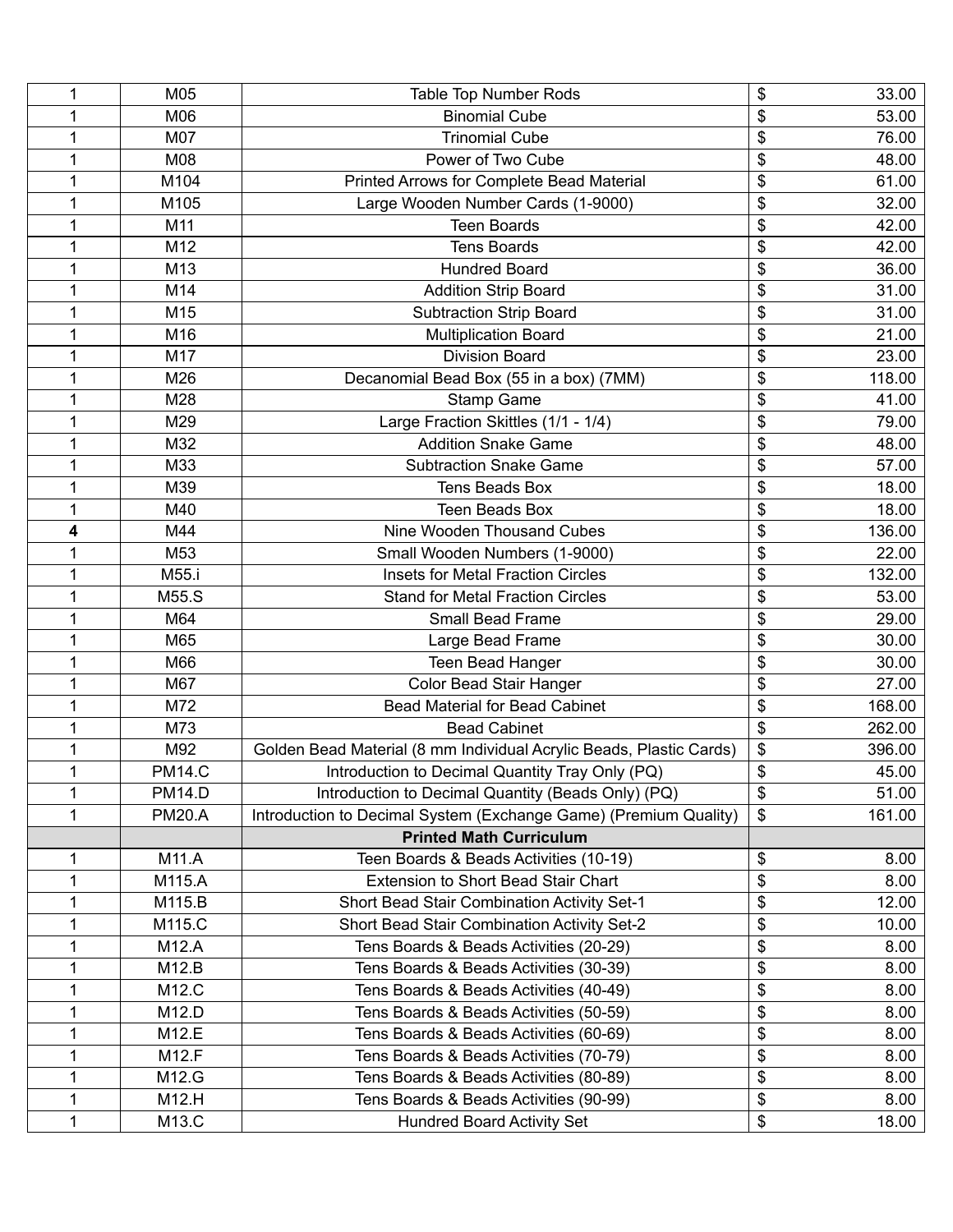| 1            | M14.A      | <b>Addition Strip Board Activity-1</b>                            | \$<br>18.00  |
|--------------|------------|-------------------------------------------------------------------|--------------|
| 1            | M14.B      | <b>Addition Strip Board Activity-2</b>                            | \$<br>18.00  |
| 1            | M16.01     | <b>Multiplication Board Activity Set</b>                          | \$<br>12.00  |
| 1            | M17.01     | <b>Division Board Exercise Cards</b>                              | \$<br>12.00  |
| 1            | M265.C     | Level 1 Geometry Activity Cards                                   | \$<br>23.00  |
| 1            | M28.01     | <b>Stamp Game Activity Set</b>                                    | \$<br>27.00  |
| 1            | M30.01     | <b>Fraction Activity Set</b>                                      | \$<br>32.00  |
| 1            | M32.A      | <b>Addition Snake Game Charts</b>                                 | \$<br>22.00  |
| 1            | M33.A      | <b>Subtraction Snake Game Charts</b>                              | \$<br>22.00  |
| 1            | M39.A      | <b>Tens Beads Activity Cards</b>                                  | \$<br>6.00   |
| 1            | M39.B      | Tens Boards Activity Cards                                        | \$<br>5.00   |
| 1            | M64.01     | Small Bead Frame Paper                                            | \$<br>15.00  |
| 1            | M64.02     | Small Bead Frame Exercise Set                                     | \$<br>12.00  |
| 1            | M65.01     | Large Bead Frame Paper                                            | \$<br>15.00  |
| 1            | M65.02     | Large Bead Frame Activity Set                                     | \$<br>18.00  |
| 1            | M81.01     | Dot Exercise Sheets                                               | \$<br>20.00  |
| 1            | M92.01     | Introduction to the Decimal System (1A and 1B)                    | \$<br>15.00  |
| 1            | M92.02     | Golden Bead Materials (Quantity) Addition Activity Set #1 (1A-1D) | \$<br>25.00  |
| 1            | M92.03     | Golden Bead Materials (Quantity and Symbol) Addition Activity Set | \$<br>25.00  |
| 1            | M92.04     | Golden Bead Materials; Subtraction set #1 (1A-1D)                 | \$<br>25.00  |
| 1            | M92.05     | Golden Bead Materials; Subtraction set #2 (1A-1D                  | \$<br>25.00  |
| 1            | S17.01     | <b>Blue Constructive Triangles Exercise Set</b>                   | \$<br>10.00  |
| 1            | S38.01     | Geometric Cabinet Nomenclature Cards (3-6)                        | \$<br>15.00  |
| $\mathbf{1}$ | S38.04.PL  | Geometric Cabinet Control Chart                                   | \$<br>12.00  |
| 1            | S38.A      | <b>Charts for Geometric Cabinet Drawers</b>                       | \$<br>12.00  |
| 1            | S46.01     | Geometric Solids Nomenclature Cards 3-6                           | \$<br>11.99  |
|              |            | <b>Botany</b>                                                     |              |
| 1            | <b>B01</b> | Leaf Cabinet                                                      | \$<br>152.00 |
| 1            | <b>B02</b> | Parts of a Tree Puzzle                                            | \$<br>11.00  |
| 1            | <b>B03</b> | Parts of a Leaf Puzzle                                            | \$<br>11.00  |
| 1            | <b>B04</b> | Parts of a Flower Puzzle                                          | \$<br>11.00  |
| 1            | F05        | <b>Cabinet for Botany Puzzles</b>                                 | \$<br>25.00  |
|              |            | <b>Printed Botany Curriculum</b>                                  |              |
| 1            | B01.01     | Types of Leaves Nomenclature Cards                                | \$<br>12.00  |
| 1            | B02.01     | Parts of a Tree Nomenclature Cards                                | \$<br>12.00  |
| 1            | B03.01     | Parts of Leaf Nomenclature Cards                                  | \$<br>12.00  |
| 1            | B04.01     | Parts of a Flag Nomenclature Cards                                | \$<br>12.00  |
| 1            | B05.01     | Parts of a Seed Nomenclature Cards                                | \$<br>12.00  |
| 1            | B11.01     | Parts of a Root Nomenclature Cards                                | \$<br>11.99  |
| 1            | B12.01     | Parts of a Seed Nomenclature Cards                                | \$<br>11.99  |
| 1            | B21.01     | Parts of a Fruit Nomenclature Cards                               | \$<br>11.99  |
| 1            | B45.01     | Types of Stems Nomenclature Cards                                 | \$<br>11.99  |
| 1            | B46.01     | Parts of a Plant Nomenclature Cards                               | \$<br>11.99  |
| 1            | B47.01     | Types of Buds Nomenclature Cards                                  | \$<br>11.99  |
|              |            | Zoology                                                           |              |
| 1            | F04        | <b>Cabinet for Zoology Puzzles</b>                                | \$<br>25.00  |
| 1            | Z02        | Parts of a Bird Puzzle                                            | \$<br>11.00  |
| 1            | Z04        | Parts of a Turtle Puzzle                                          | \$<br>11.00  |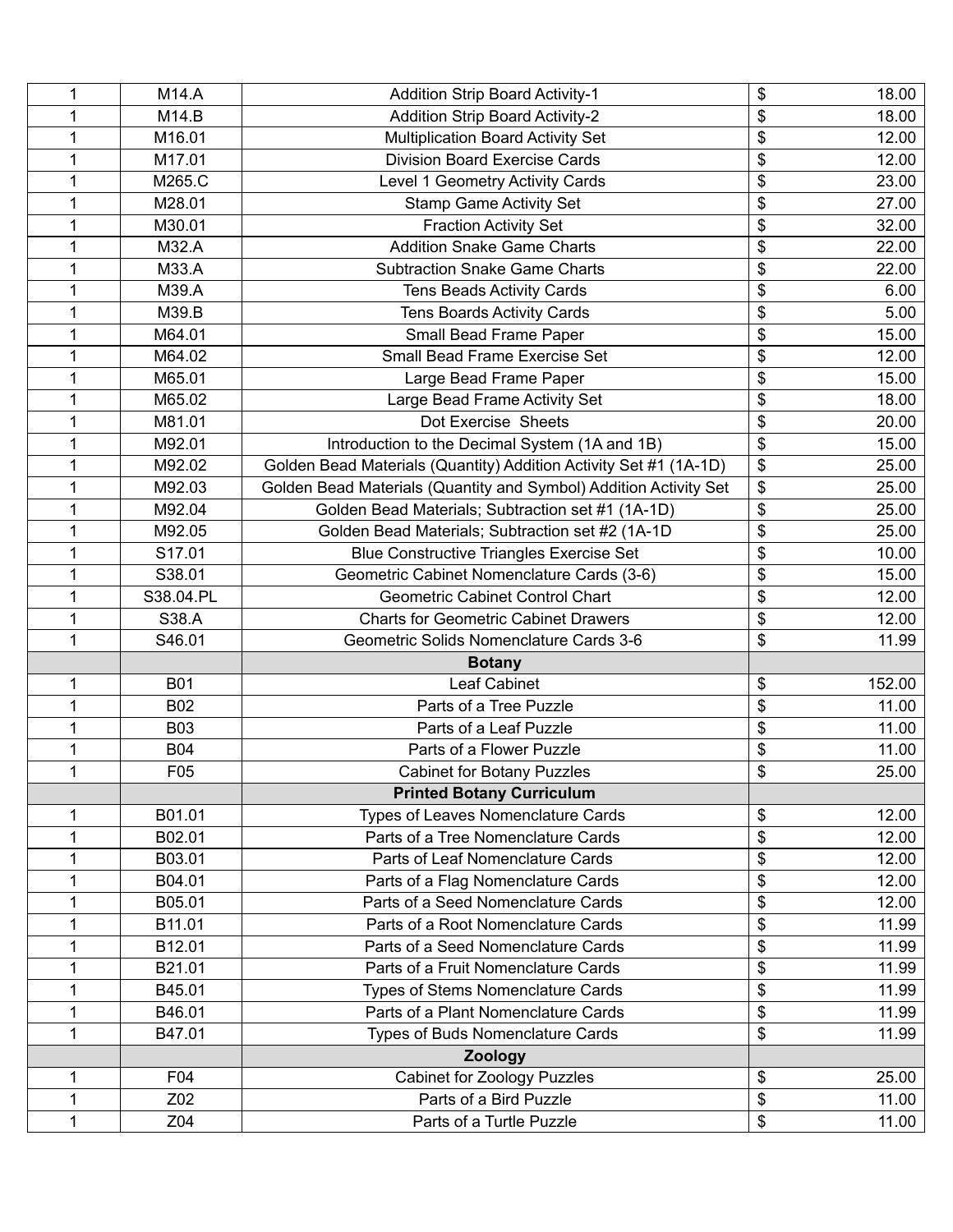| 1 | Z10            | Parts of a Fish Puzzle                                             | \$<br>11.00                  |
|---|----------------|--------------------------------------------------------------------|------------------------------|
| 1 | Z12            | Parts of a Frog Puzzle                                             | \$<br>11.00                  |
| 1 | Z13            | Parts of a Horse Puzzle                                            | \$<br>11.00                  |
|   |                | <b>Zoology Printed Curriculum</b>                                  |                              |
| 1 | Z02.01         | Parts of a Bird Nomenclature Cards (3-6)                           | \$<br>12.00                  |
| 1 | Z04.01         | Parts of a Turtle Nomenclature Cards (3-6)                         | \$<br>12.00                  |
| 1 | Z08.01         | Parts of a Butterfly Nomenclature Cards (3-6)                      | \$<br>12.00                  |
| 1 | Z10.01         | Parts of a Fish Nomenclature Cards (3-6)                           | \$<br>12.00                  |
| 1 | Z12.01         | Parts of a Frog Nomenclature Cards (3-6)                           | \$<br>12.00                  |
| 1 | Z13.01         | Parts of a Horse Nomenclature Cards (3-6)                          | \$<br>12.00                  |
| 1 | Z14.01         | Life Cycle of a Ladybug Nomenclature Cards                         | \$<br>11.99                  |
| 1 | Z14.A          | Life Cycle of a Ladybug Cards                                      | \$<br>6.00                   |
| 1 | Z15.01         | Life Cycle of an Ant Nomenclature Cards                            | \$<br>11.99                  |
| 1 | Z15.A          | Life Cycle of an Ant Cards                                         | \$<br>6.00                   |
| 1 | Z16.01         | Life Cycle of a Butterfly Nomenclature Cards                       | \$<br>11.99                  |
| 1 | Z16.A          | Life Cycle of a Butterfly Cards                                    | \$<br>6.00                   |
| 1 | Z33.01         | Life Cycle of an Earthworm Nomenclature Cards                      | \$<br>11.99                  |
| 1 | Z33.A          | Life Cycle of an Earth Worm Cards                                  | \$<br>6.00                   |
| 1 | Z34.01         | Life Cycle of a Frog Nomenclature Cards                            | \$<br>11.99                  |
| 1 | Z34.A          | Life Cycle of a Frog Cards                                         | \$<br>6.00                   |
| 1 | Z35.01         | Life Cycle of a Mealworm Nomenclature Cards                        | \$<br>11.99                  |
| 1 | Z35.A          | Life Cycle of a Mealworm Cards                                     | \$<br>6.00                   |
| 1 | Z36.01         | ife Cycle of a Praying Mantis Nomenclature Cards                   | \$<br>11.99                  |
| 1 | Z36.A          | Life Cycle of a Praying Mantis Cards                               | \$<br>6.00                   |
| 1 | Z53.01         | Life Cycle of a Chicken Nomenclature Cards                         | \$<br>11.99                  |
| 1 | Z53.A          | Life Cycle of a Chicken                                            | \$<br>6.00                   |
| 1 | Z62            | Animal Track Nomenclature Cards                                    | \$<br>11.99                  |
| 1 | Z74.01         | Life Cycle of a Silk Worm Normenclature Cards                      | \$<br>11.99                  |
| 1 | Z74.A          | Life Cycle of a Silk Worm Cards                                    | \$<br>6.00                   |
| 1 | Z92.01         | Life Cycle of a Bee Nomenclature Cards                             | \$<br>11.99                  |
| 1 | Z92.A          | Life Cycle of a Bee Cards                                          | \$<br>6.00                   |
| 1 | Z93.01         | Life Cycle of a Sea Turtle Nomenclature Cards                      | \$<br>11.99                  |
| 1 | Z93.A          | Life Cycle of a Sea Turtle Cards                                   | \$<br>6.00                   |
| 1 | Z94.01         | Life Cycle of a Penguin Nomenclature Cards                         | \$<br>11.99                  |
| 1 | Z94.A          | Life Cycle of a Penguin Cards                                      | \$<br>6.00                   |
|   |                | Geography                                                          |                              |
| 1 | F08            | Geography Map Cabinet                                              | \$<br>260.00                 |
| 1 | <b>PG02</b>    | Puzzle Map of the World (Premium Quality)                          | \$<br>122.00                 |
| 1 | <b>PG02.L</b>  | Labeled Control Chart for Map of the World (Premium Quality)       | $\overline{\phantom{a}}$     |
| 1 | <b>PG02.UL</b> | Unlabeled Control Chart for Map of the World (Premium Quality)     |                              |
| 1 | <b>PG05</b>    | Puzzle Map of North America (Premium Quality)                      | \$<br>122.00                 |
| 1 | <b>PG05.L</b>  | Labeled Control Chart for Map of North America (Premium Quality)   | $\qquad \qquad -$            |
| 1 | <b>PG05.UL</b> | Unlabeled Control Chart for Map of North America (Premium Quality) |                              |
| 1 | <b>PG06</b>    | Puzzle Map of South America (Premium Quality)                      | \$<br>122.00                 |
| 1 | <b>PG06.L</b>  | Labeled Control Chart for Map of South America (Premium Quality)   | $\overline{a}$               |
| 1 | <b>PG06.UL</b> | Unlabeled Control Chart for Map of South America (Premium Quality) | $\qquad \qquad \blacksquare$ |
| 1 | <b>PG08</b>    | Puzzle Map of Africa (Premium Quality)                             | \$<br>122.00                 |
| 1 | <b>PG08.L</b>  | Labeled Control Chart for Map of Africa (Premium Quality)          | $\overline{\phantom{0}}$     |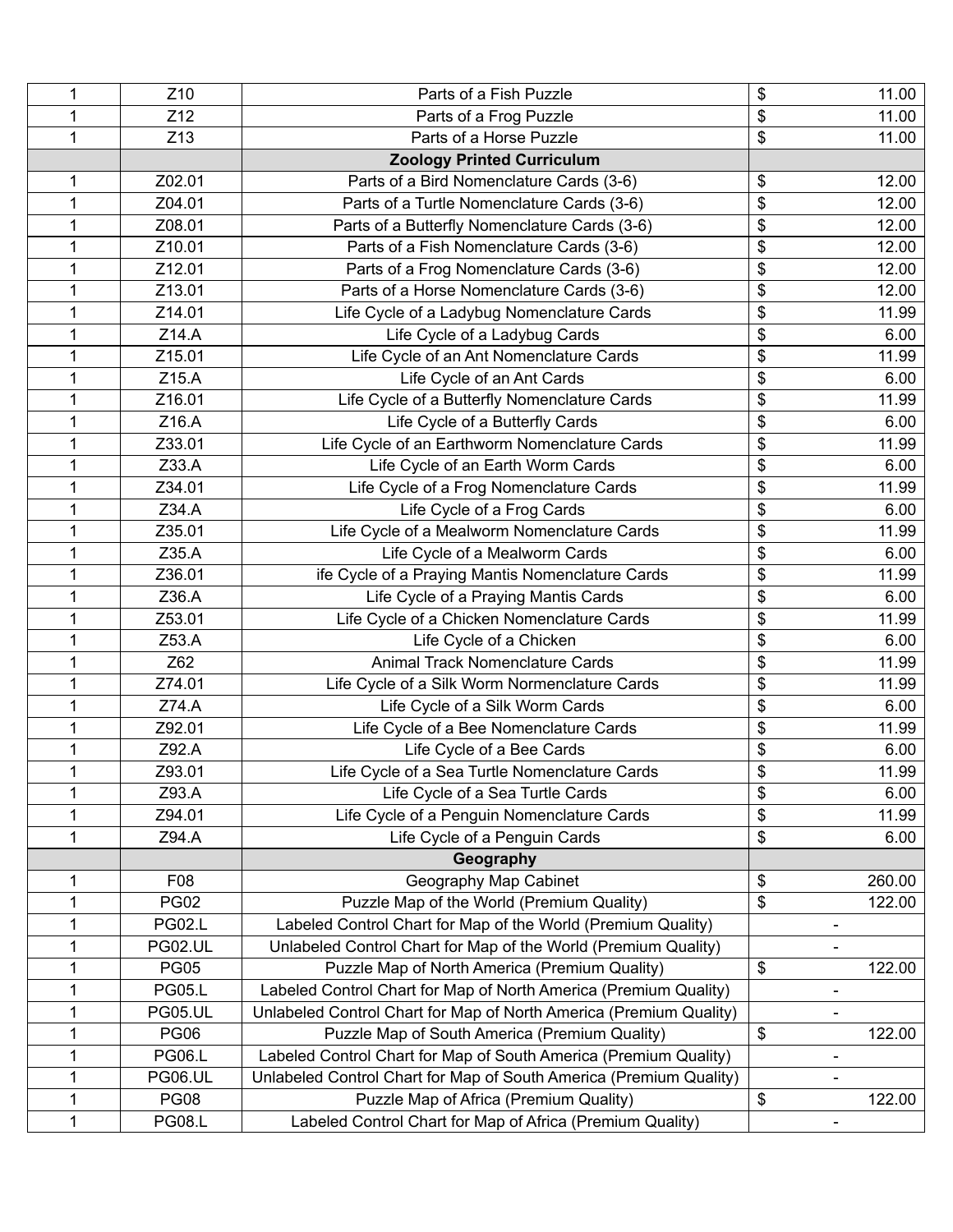| 1 | <b>PG08.UL</b> | Unlabeled Control Chart for Map of Africa (Premium Quality)    |                | $\qquad \qquad -$            |
|---|----------------|----------------------------------------------------------------|----------------|------------------------------|
| 1 | <b>PG03</b>    | Puzzle Map of Asia (Premium Quality)                           | \$             | 122.00                       |
| 1 | <b>PG03.L</b>  | Labeled Control Chart for Map of Asia (Premium Quality)        |                |                              |
| 1 | <b>PG03.UL</b> | Unlabeled Control Chart for Map of Asia (Premium Quality)      |                | $\overline{\phantom{a}}$     |
| 1 | <b>PG04</b>    | Puzzle Map of Europe (Premium Quality)                         | \$             | 122.00                       |
| 1 | <b>PG04.L</b>  | Labeled Control Chart for Map of Europe (Premium Quality)      |                | $\overline{\phantom{0}}$     |
| 1 | PG04.UL        | Unlabeled Control Chart for Map of Europe (Premium Quality)    |                | $\qquad \qquad \blacksquare$ |
| 1 | <b>PG09</b>    | Puzzle Map of USA (Premium Quality)                            | $\mathfrak{S}$ | 122.00                       |
| 1 | <b>PG09.L</b>  | Labeled Control Chart for Map of USA (Premium Quality)         |                |                              |
| 1 | <b>PG09.UL</b> | Unlabeled Control Chart for Map of USA (Premium Quality)       |                | $\overline{a}$               |
| 1 | <b>PG07</b>    | Puzzle Map of Australia (Premium Quality)                      | $\$\$          | 122.00                       |
| 1 | <b>PG07.L</b>  | Labeled Control Chart for Map of Australia (Premium Quality)   |                |                              |
| 1 | PG07.UL        | Unlabeled Control Chart for Map of Australia (Premium Quality) |                | $\qquad \qquad \blacksquare$ |
| 1 | G10            | Globe of the World                                             | \$             | 39.00                        |
| 1 | G12            | Land and Water Form Trays                                      | \$             | 76.00                        |
| 1 | G12.A          | Cabinet for the Land and Water Form Trays                      | \$             | 51.00                        |
| 1 | G262           | Inflatable World Globe                                         | \$             | 8.00                         |
|   |                | <b>Geography Printed Curriculum</b>                            |                |                              |
| 1 | BA01.01        | <b>Desert Animals Nomenclature Cards</b>                       | \$             | 11.99                        |
| 1 | BA02.01        | <b>Grassland Animals Nomenclature Cards</b>                    | \$             | 11.99                        |
| 1 | BA03.01        | Mountain Animals Nomenclature Cards                            | \$             | 11.99                        |
| 1 | BA04.01        | Ocean Animals Nomenclature Cards                               | \$             | 11.99                        |
| 1 | BA05.01        | Polar Region Animals Nomenclature Cards                        | \$             | 11.99                        |
| 1 | BA06.01        | Rainforest Animals Nomenclature Cards                          | \$             | 11.99                        |
| 1 | BA07.01        | Temperate Forest Animals Nomenclature Cards                    | \$             | 11.99                        |
| 1 | BA08.01        | Wetlands Animals Nomenclature Cards                            | \$             | 11.99                        |
| 1 | G01.03         | Labels for Puzzle Map of the World                             | \$             | 3.00                         |
| 1 | G02.03         | Labels for Puzzle Map of North America                         | \$             | 3.00                         |
| 1 | G03.03         | Labels for Puzzle Map of South America                         | \$             | 3.00                         |
| 1 | G04.03         | Labels for Puzzle Map of Africa                                | \$             | 3.00                         |
| 1 | G05.03         | Labels for Puzzle Map of Asia                                  | \$             | 3.00                         |
| 1 | G06.03         | Labels for Puzzle Map of Europe                                | \$             | 3.00                         |
| 1 | G07.03         | Labels for Puzzle Map of USA                                   | \$             | 3.00                         |
| 1 | G08.03         | Labels for Puzzle Map of Australia                             | \$             | 3.00                         |
| 1 | G112.01        | Parts of a Flag Nomenclature Cards                             | \$             | 11.99                        |
| 1 | G118           | Directions on a Compass                                        | \$             | 11.99                        |
| 1 | G12.01         | Land and Water Forms Nomenclature Cards 3-6                    | \$             | 11.99                        |
| 1 | G42            | Flags of the World Nomenclature Cards                          | \$             | 110.00                       |
| 1 | G77.01         | Animals of Africa Nomenclature Cards                           | \$             | 11.99                        |
| 1 | G78.01         | Animals of Antarctica Nomenclature Cards                       | \$             | 11.99                        |
| 1 | G79.01         | Animals of Asia Nomenclature Cards                             | \$             | 11.99                        |
| 1 | G80.01         | Animals of Australia Nomenclature Cards                        | \$             | 11.99                        |
| 1 | G81.01         | Animals of Europe Nomenclature Cards                           | \$             | 11.99                        |
| 1 | G82.01         | Animals of North America Nomenclature Cards                    | \$             | 11.99                        |
| 1 | G83.01         | Animals of South America Nomenclature Cards                    | \$             | 11.99                        |
|   |                | <b>Science</b>                                                 |                |                              |
| 1 | E24            | Motorized Solar System                                         | \$             | 54.99                        |
| 1 | G123.08        | The Solar System Puzzle                                        | \$             | 59.99                        |